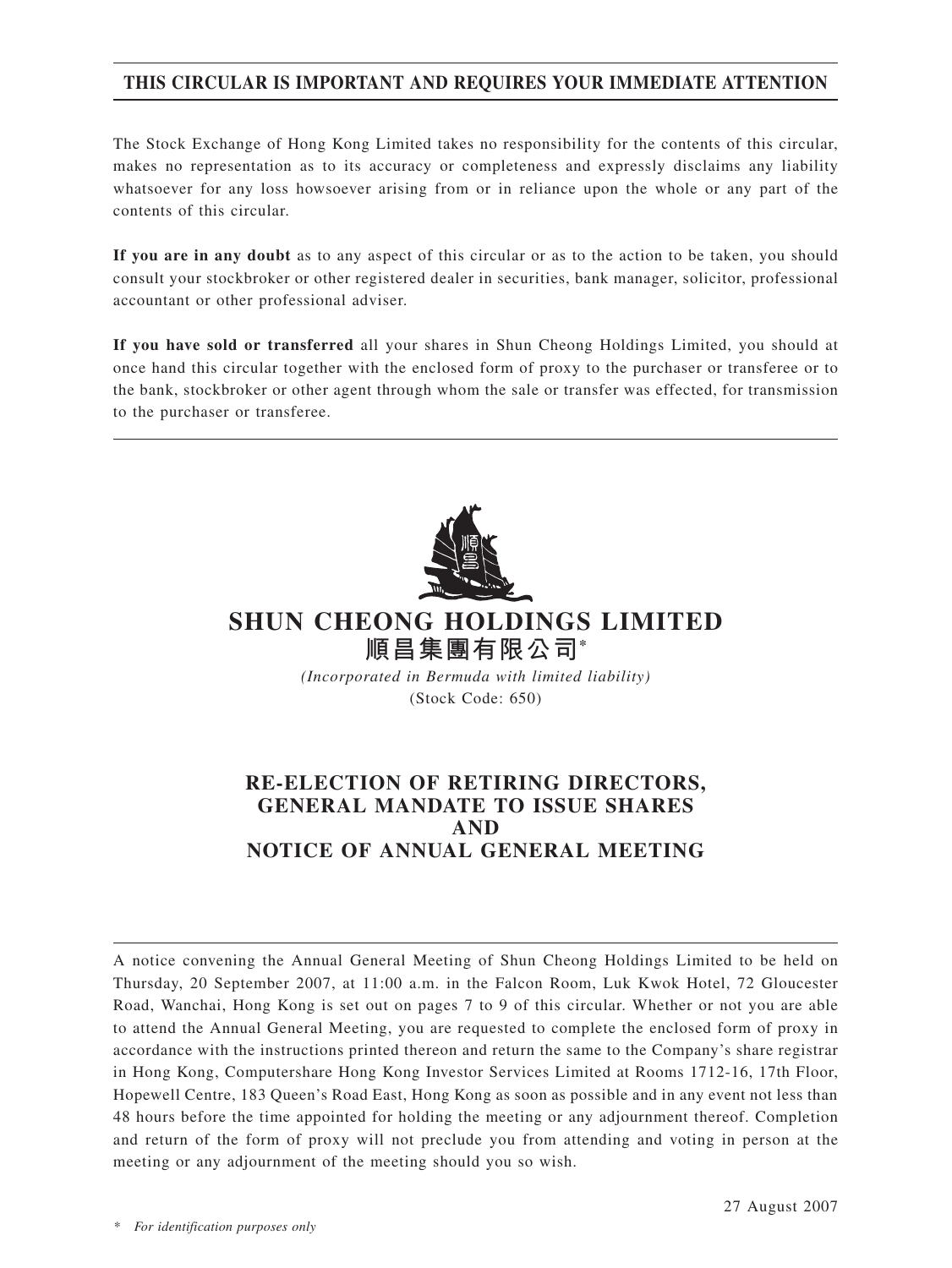# **CONTENTS**

|                                                  | Page(s)        |
|--------------------------------------------------|----------------|
|                                                  |                |
| Letter from the Board                            |                |
|                                                  | 2              |
|                                                  | $\mathcal{E}$  |
|                                                  | 3              |
|                                                  | 3              |
|                                                  | $\overline{4}$ |
|                                                  | $\overline{4}$ |
| Appendix - Details of Directors to be Re-elected | $5 - 6$        |
|                                                  | $7 - 9$        |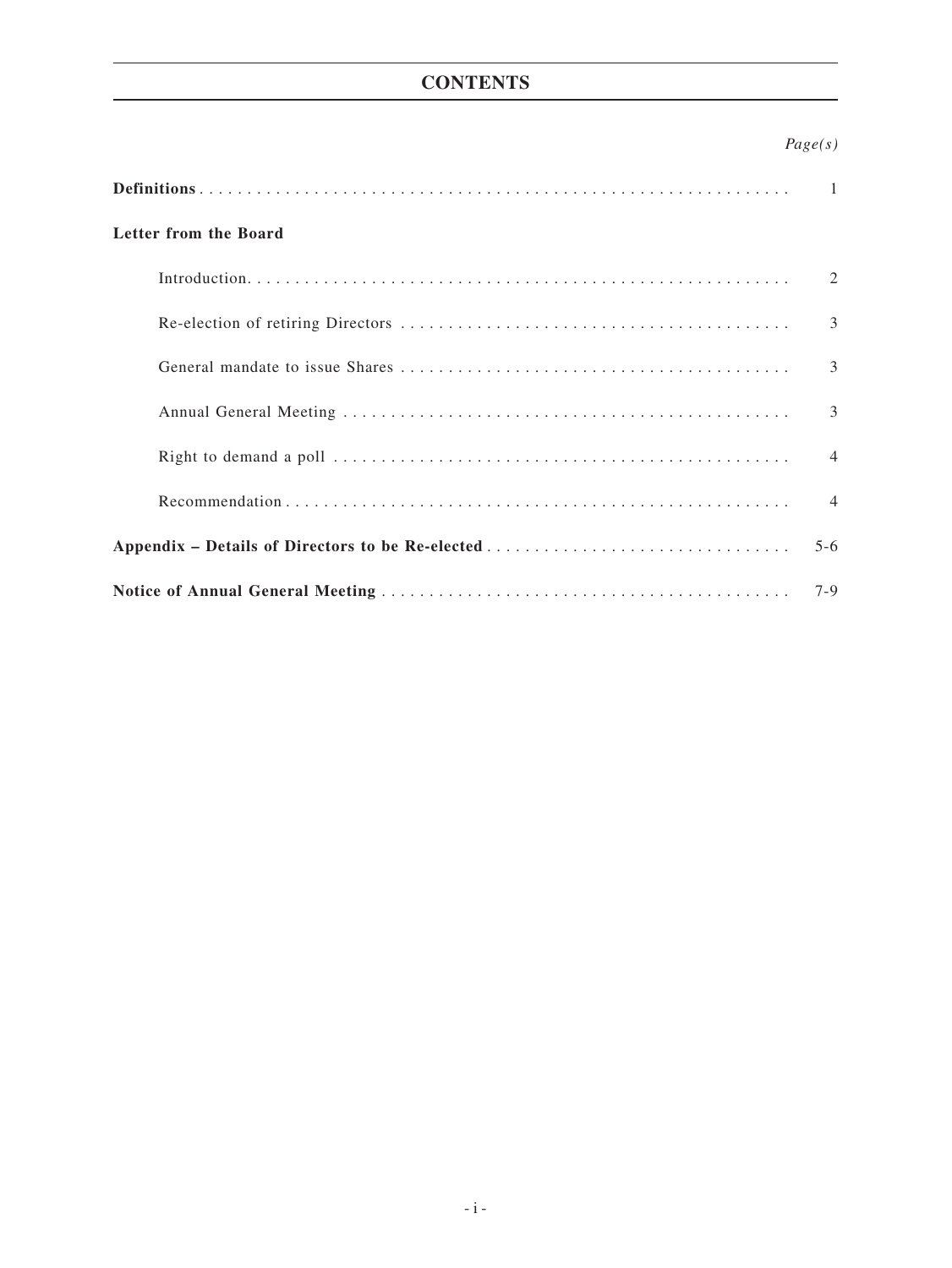## **Definitions**

*In this circular, unless the context requires otherwise, the following expressions have the following meanings:*

| "Annual General Meeting"  | the annual general meeting of the Company to be held on<br>Thursday, 20 September 2007, at 11:00 a.m. in the Falcon Room,<br>Luk Kwok Hotel, 72 Gloucester Road, Wanchai, Hong Kong and<br>notice of which is set out on pages 7 to 9 of this circular. |
|---------------------------|---------------------------------------------------------------------------------------------------------------------------------------------------------------------------------------------------------------------------------------------------------|
| "Board"                   | the board of Directors                                                                                                                                                                                                                                  |
| "Bye-Laws"                | the bye-laws of the Company                                                                                                                                                                                                                             |
| "Company"                 | Shun Cheong Holdings Limited, an exempted company incorporated<br>in Bermuda with limited liability and registered in Hong Kong<br>under Part XI of the Companies Ordinance, the shares of which<br>are listed on the Stock Exchange                    |
| "Directors"               | the director(s) of the Company                                                                                                                                                                                                                          |
| "Hong Kong"               | the Hong Kong Special Administrative Region of the People's<br>Republic of China                                                                                                                                                                        |
| "Latest Practicable Date" | 23 August 2007, being the latest practicable date prior to the<br>printing of this circular for ascertaining certain information<br>contained in this circular                                                                                          |
| "Listing Rules"           | Rules Governing the Listing of Securities on the Stock<br>Exchange                                                                                                                                                                                      |
| "SFO"                     | the Securities and Futures Ordinance (Chapter 571 of the Laws<br>of Hong Kong)                                                                                                                                                                          |
| "Shareholder(s)"          | the holder(s) of $Share(s)$                                                                                                                                                                                                                             |
| "Share $(s)$ "            | share(s) of $HK$0.01$ each in the issued share capital of the<br>Company                                                                                                                                                                                |
| "Stock Exchange"          | The Stock Exchange of Hong Kong Limited                                                                                                                                                                                                                 |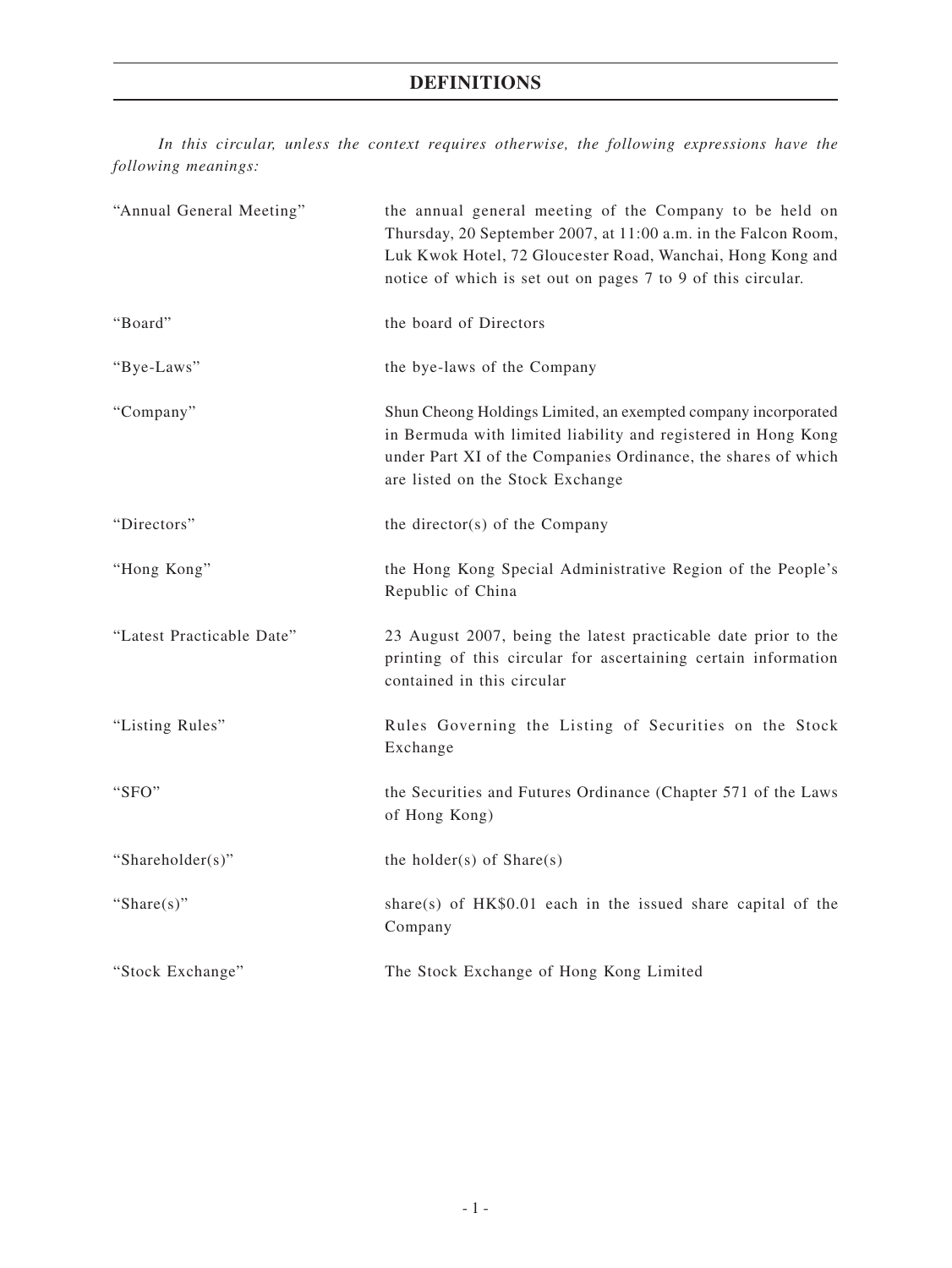## **LETTER FROM THE BOARD**



# **SHUN CHEONG HOLDINGS LIMITED 順昌集團有限公司\***

*(Incorporated in Bermuda with limited liability)* (Stock Code: 650)

*Executive Directors: Registered Office:* Cao Jing *(Executive Chairman)* Canon's Court Mo Tianquan 22 Victoria Street

*Independent non-executive Directors:* Bermuda Yu Hon To, David Ye Jianping *Head office and* Zhang Shaohua *Principal Place of Business:*

Hamilton HM12

Suite 2302, Wing On Centre, 111 Connaught Road Central, Hong Kong

27 August 2007

*To Shareholders*

Dear Sir or Madam,

## **RE-ELECTION OF RETIRING DIRECTORS, GENERAL MANDATE TO ISSUE SHARES AND NOTICE OF ANNUAL GENERAL MEETING**

### **INTRODUCTION**

The purpose of this circular is to provide you with information regarding the re-election of retiring Directors and general mandate to issue Shares to assist you in deciding on whether to vote for or against the resolutions in connection with such matters to be proposed at the Annual General Meeting to be held on Thursday, 20 September 2007, at 11:00 a.m., notice of which is set on pages 7 to 9 of this circular.

*<sup>\*</sup> For identification purposes only*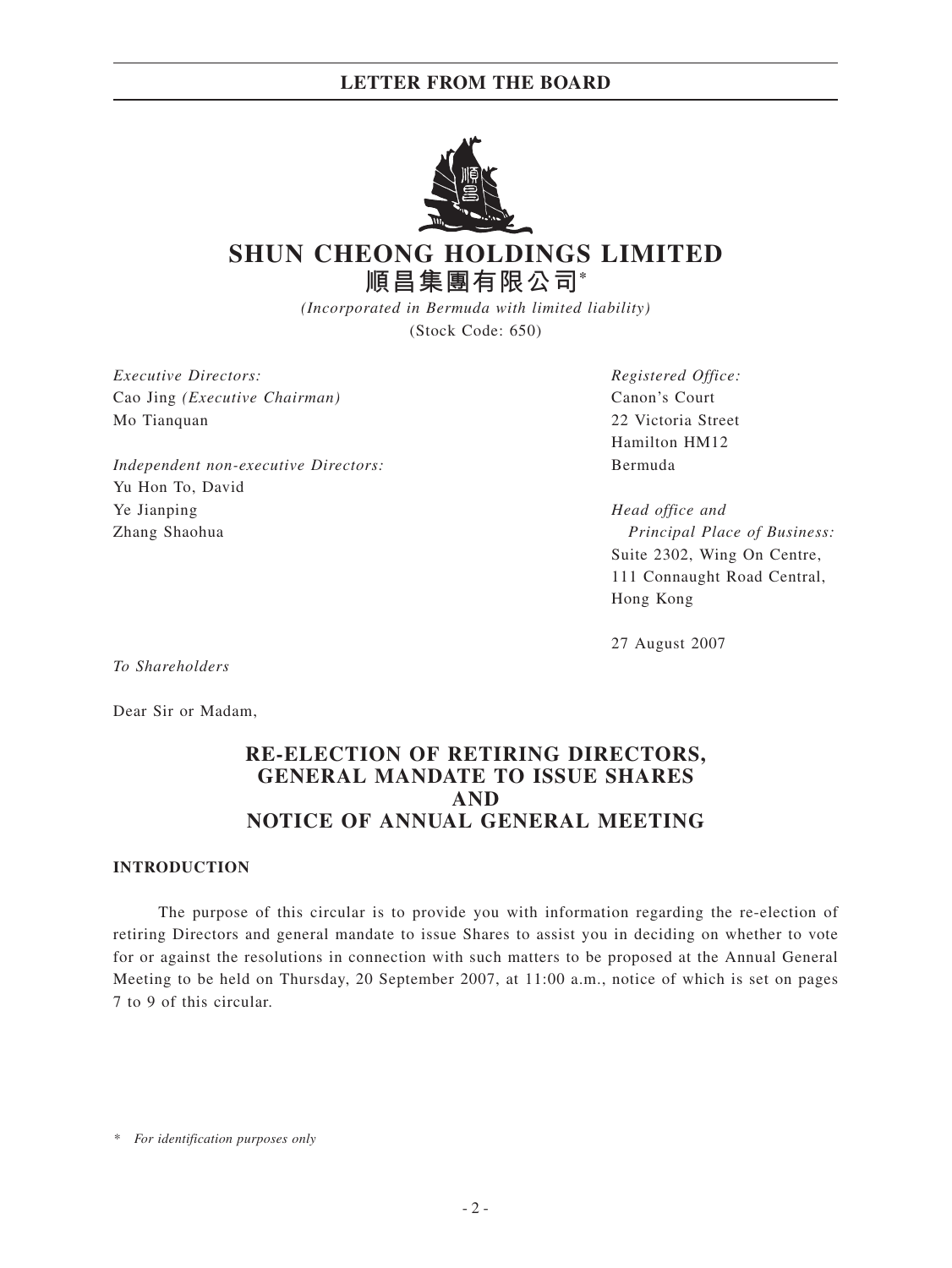## **LETTER FROM THE BOARD**

#### **RE-ELECTION OF RETIRING DIRECTORS**

In accordance with the Bye-Laws, Mr. Mo Tianquan will retire from office at the Annual General Meeting and, being eligible, offer himself for re-election.

On 16 September 2006, Mr. Zhang Shaohua has been appointed as an independent non-executive Director. In accordance with the Bye-Laws, Mr. Zhang Shaohua will retire and, being eligible, offer himself for re-election at the Annual General Meeting.

Biographical details, interests in the Shares and remuneration of Mr. Mo Tianquan and Mr. Zhang Shaohua are set out in the Appendix to this circular.

#### **GENERAL MANDATE TO ISSUE SHARES**

At the annual general meeting of the Company held on 15 September 2006, an ordinary resolution was passed granting a general mandate authorising the Directors to allot, issue and deal with Shares not exceeding 20 per cent. of the aggregate nominal amount of the issued share capital of the Company as at that date of passing such resolution.

At the Annual General Meeting, an ordinary resolution will be proposed to grant the Directors a fresh general mandate to exercise the power of the Company during the Relevant Period (as defined in ordinary resolution no. 4 as set out in the notice convening the Annual General Meeting) to allot, issue and deal with Shares up to 20 per cent. of the aggregate nominal amount of the issued share capital of the Company as at the date of passing such resolution.

### **ANNUAL GENERAL MEETING**

A notice dated 27 August 2007 convening the Annual General Meeting, which contains, inter alia, ordinary resolutions to re-elect retiring Directors and to approve the general mandate to issue Shares, is set out on pages 7 to 9 of this circular.

A form of proxy for use at the Annual General Meeting is enclosed with this circular. Whether or not you are able to attend the Annual General Meeting, you are requested to complete the form of proxy in accordance with the instructions printed thereon and return the same to the Company's share registrar in Hong Kong, Computershare Hong Kong Investor Services Limited, at Rooms 1712-16, 17th Floor, Hopewell Centre, 183 Queen's Road East, Hong Kong as soon as possible and in any event not less than 48 hours before the time appointed for holding the meeting or any adjournment thereof. Completion and return of the form of proxy will not preclude you from subsequently attending and voting in person at the meeting or any adjournment of the meeting should you so wish.

The Directors are not aware of any shareholders who are required to abstain from voting on any particular resolutions at the Annual General Meeting.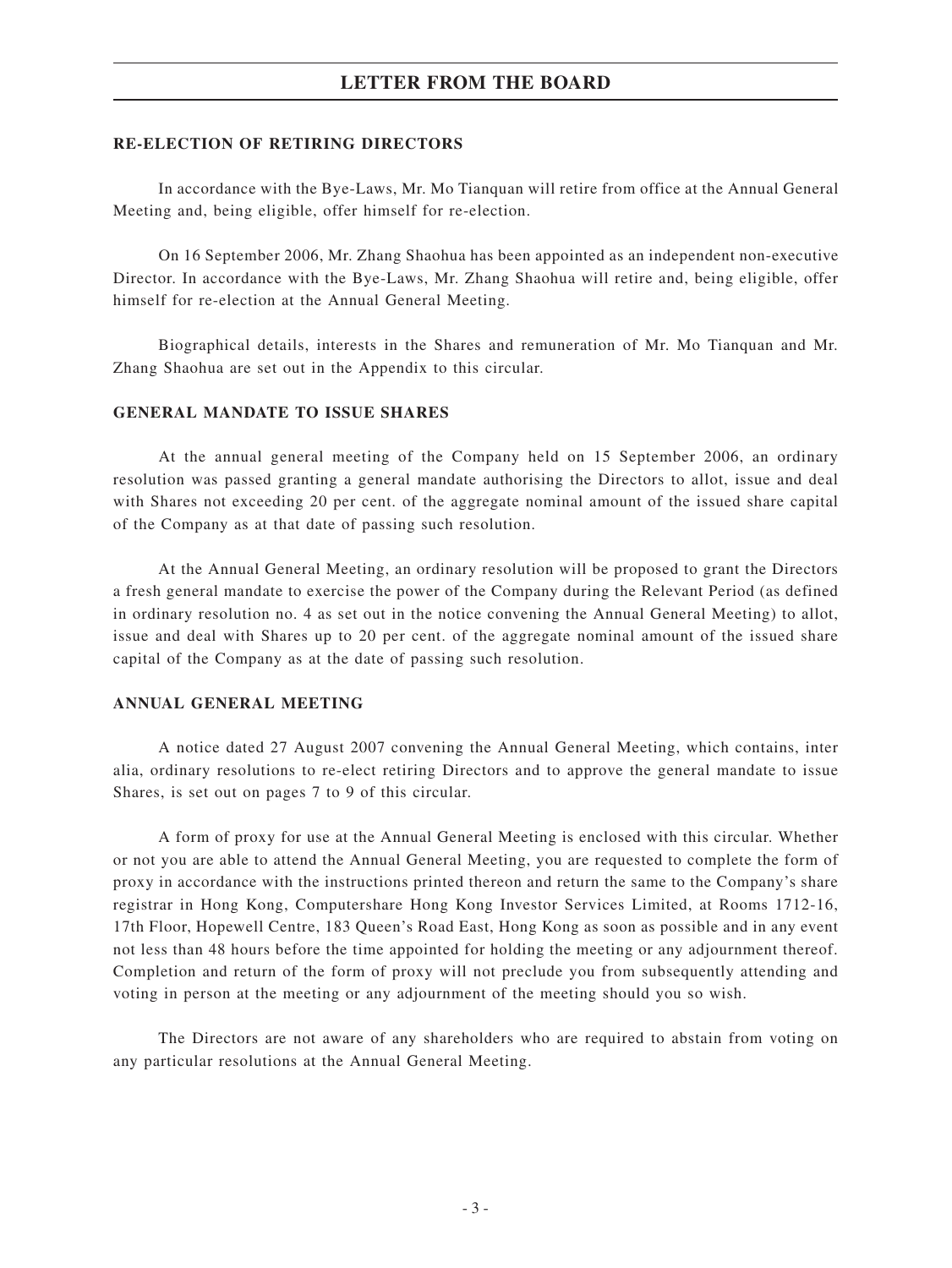## **LETTER FROM THE BOARD**

### **RIGHT TO DEMAND A POLL**

Pursuant to Bye-Law 70, a resolution put to the vote of a general meeting shall be decided on a show of hands unless (before or on the declaration of the result of the show of hands or on the withdrawal of any other demand for a poll) a poll is demanded by:

- (a) the chairman of such meeting; or
- (b) at least three Shareholders present in person or by a duly authorised corporate representative or by proxy for the time being entitled to vote at the meeting; or
- (c) any Shareholder or Shareholders present in person or by a duly authorised corporate representative or by proxy and representing not less than one-tenth of the total voting rights of all Shareholders having the right to vote at the meeting; or
- (d) any Shareholder or Shareholders present in person or by a duly authorised corporate representative or by proxy and holding Shares in the Company conferring a right to vote at the meeting being Shares on which an aggregate sum has been paid up equal to not less than one-tenth of the total sum paid up on all Shares conferring that right.

A demand by a person as proxy for a Shareholder or by a duly authorised corporate representative shall be deemed to be the same as a demand by a Shareholder.

## **RECOMMENDATION**

The Directors believe that the proposals for the re-election of retiring Directors and the general mandate to issue Shares are in the best interests of the Company and its Shareholders as a whole. Accordingly, the Directors recommend that you should vote in favour of all the resolutions to be proposed at the Annual General Meeting.

> Yours faithfully, For and on behalf of the Board **Shun Cheong Holdings Limited Cao Jing** *Executive Chairman*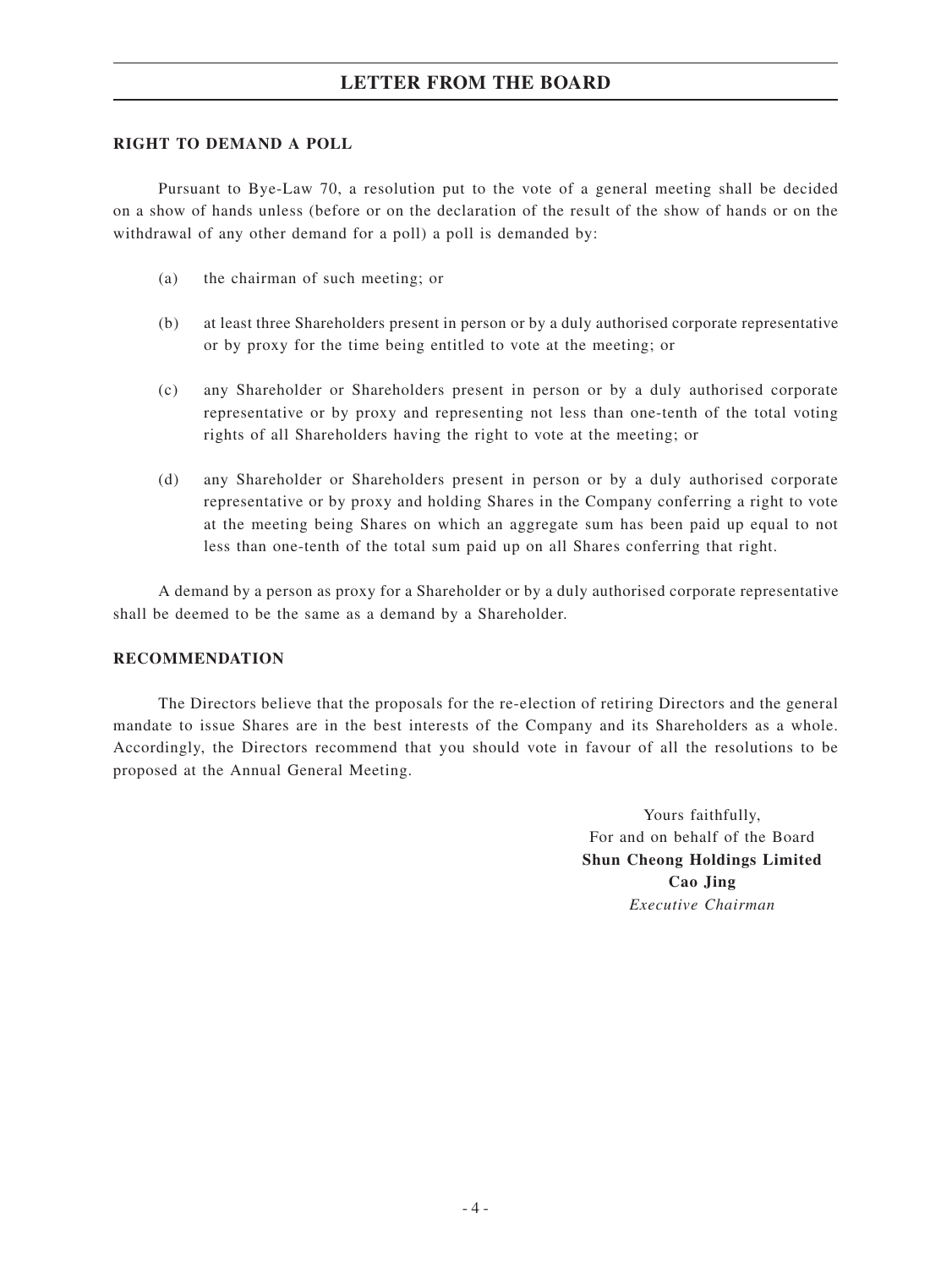In accordance with the Bye-Laws, the following Directors shall retire from office at the Annual General Meeting and, being eligible, offer themselves for re-election.

#### **MO Tianquan**

Aged 43, was appointed as a Director on 2 May 2006. He has over ten years of experience in the provision of on-line information and analysis on the trading, leasing, financing and valuation of real estate properties. He holds a Bachelor's Degree in Mechanical Engineering from South China University of Technology, a Master's Degree in Engineering from Tsinghua University, the People's Republic of China ("PRC") and a Degree of Master of Arts from Indiana University, the United States of America ("USA"). He was an independent non-executive director of Chinney Alliance Group Limited, a company listed on the Stock Exchange and had resigned on 4 October 2006. He is a director and chief executive officer of SouFun Holdings Limited, a wholly foreign owned company conducting real estate internet business in the PRC. Mr. Mo is also a director of and has beneficial interests in all the issued share capital of Upsky Enterprises Limited, the ultimate holding company of the Company holding 70,178,249 Shares, representing approximately 50.51% of the issued share capital of the Company as at the Latest Practicable Date. He is the spouse of Ms. Cao Jing.

As at the Latest Practicable Date, Mr. Mo had a corporate interest in 70,178,249 Shares within the meaning of Part XV of the SFO, representing approximately 50.51 per cent. of the issued share capital of the Company. Save as disclosed above and other than his capacity as a Director, he did not hold any directorships in other listed companies in the last three years and he does not have any relationship with any Directors, senior management or substantial or controlling shareholders of the Company.

No service contract has been signed between the Company and Mr. Mo. He was not appointed for a specific term but is subject to retirement by rotation and re-election at the Company's annual general meeting in accordance with the Bye-Laws. Mr. Mo's remuneration will be determined by the Board. Save as disclosed, there are no information concerning Mr. Mo to be disclosed pursuant to any of the requirements of the provisions under Rule  $13.51(2)(h)$  to (v) of the Listing Rules nor are there other matters that need to be brought to the attention of the Shareholders.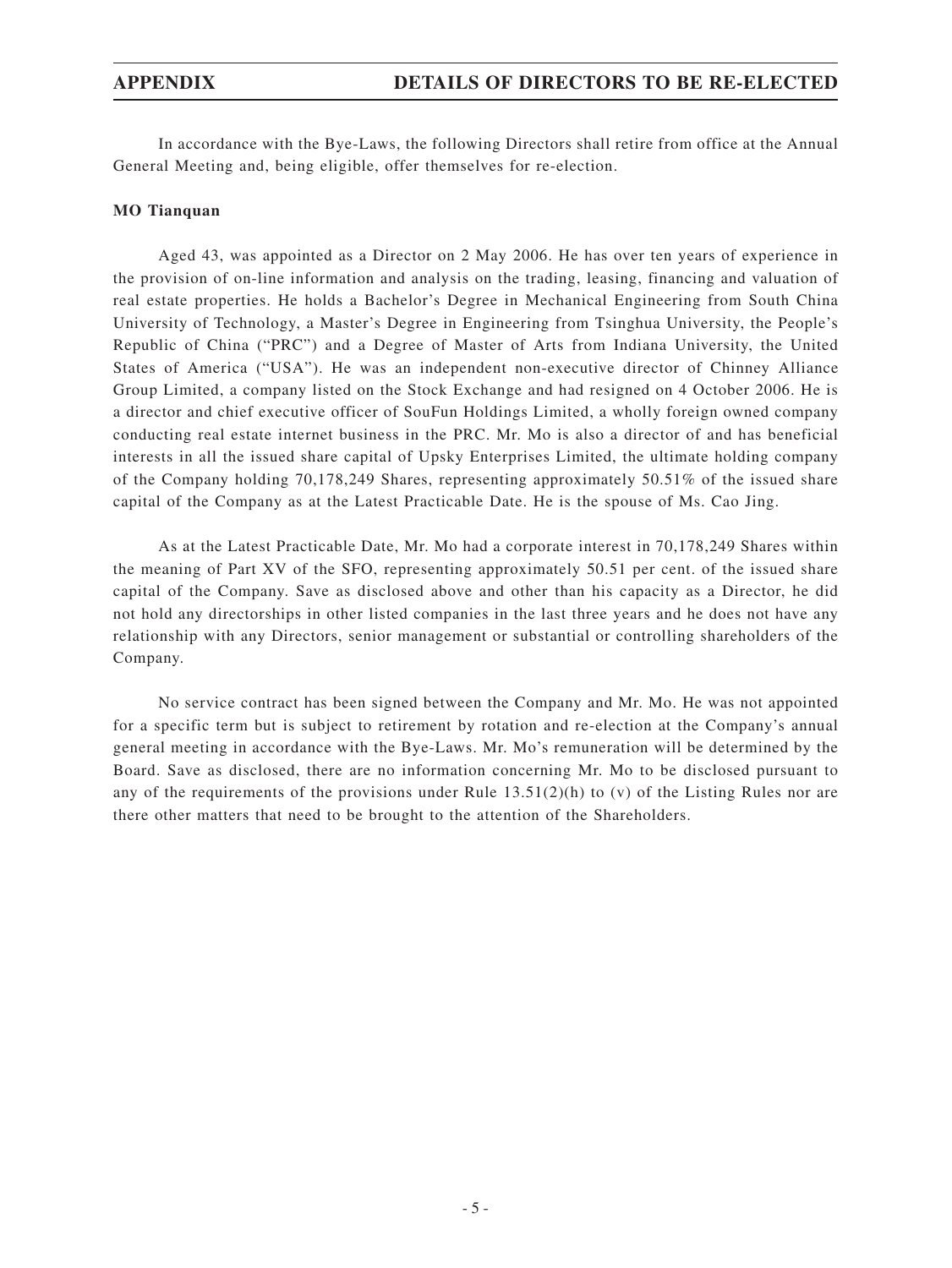## **ZHANG Shaohua**

Aged 43, was appointed as an independent non-executive director of the Company on 16 September 2006. He is an entrepreneur with over 17 years of experiences in starting up, developing and managing businesses in various industry sectors. He is the founder of and has been the managing director of Beijing Beyondal Electric Co. Ltd. since 2003, a company which has certain market share in setting up internet data centre in the PRC. He has worked as the General Manager (China) for GE Digital Energy and in other companies in the areas of power quality and precision environmental control industry for many years. He holds a Bachelor's degree in Science from the South China University of Technology and a Master's Degree in Business Administration from the Capital University of Economics and Business.

As at the Latest Practicable Date, Mr. Zhang does not have any interests in the Shares within the meaning of Part XV of the SFO. Save as disclosed above and other than his capacity as a Director, he did not hold any directorships in other listed companies in the last three years and he does not have any relationship with any Directors, senior management or substantial or controlling shareholders of the Company.

No service contract has been signed between the Company and Mr. Zhang. He was not appointed for a specific term but is subject to retirement by rotation and re-election at the Company's annual general meeting in accordance with the Bye-Laws. Mr. Zhang is entitled to a director's fee of HK\$60,000 per annum plus reimbursement of out of pocket expenses which is based on the Company's remuneration policy adopted for independent non-executive Directors. Save as disclosed, there are no information concerning Mr. Zhang to be disclosed pursuant to any of the requirements of the provisions under Rule  $13.51(2)$ (h) to (y) of the Listing Rules nor are there other matters that need to be brought to the attention of the Shareholders.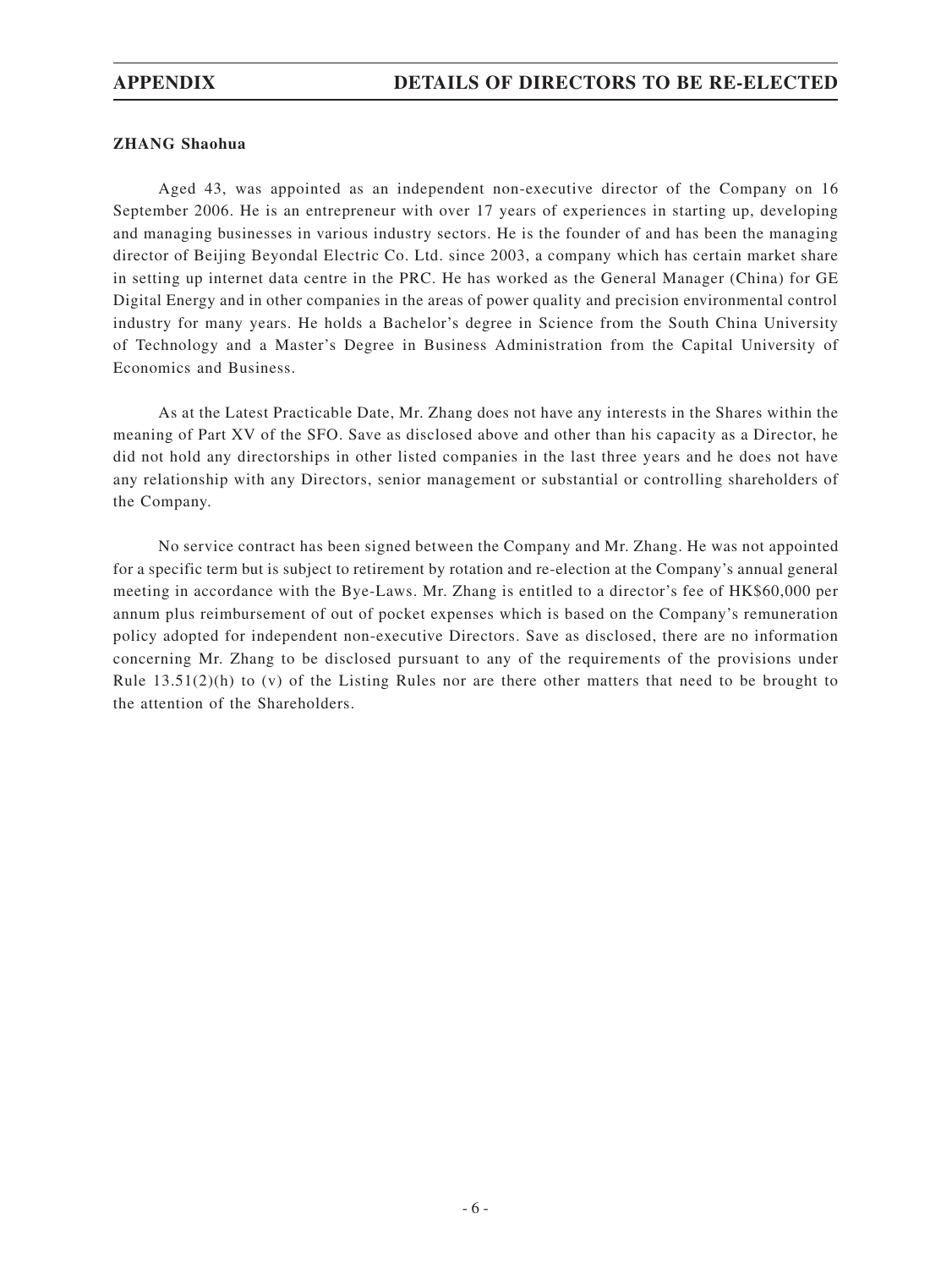

**SHUN CHEONG HOLDINGS LIMITED 順昌集團有限公司\***

> *(Incorporated in Bermuda with limited liability)* (Stock Code: 650)

**NOTICE IS HEREBY GIVEN** that the Annual General Meeting (the "Meeting") of Shun Cheong Holdings Limited (the "Company") will be held in Falcon Room, Luk Kwok Hotel, 72 Gloucester Road, Wanchai, Hong Kong on Thursday, 20 September 2007, at 11:00 a.m. for the following purposes:

- 1. To receive and consider the audited Consolidated Financial Statements and Reports of the Directors and the Auditors for the year ended 31 March 2007.
- 2. To re-elect the retiring directors and to authorise the board of directors to fix the directors' remuneration.
- 3. To re-appoint auditors and to authorise the board of directors to fix their remuneration.
- 4. To consider as special business and, if thought fit, pass with or without amendments the following resolution as an Ordinary Resolution of the Company:

## "**THAT**

- (a) subject to sub-paragraph (b) of this resolution, the exercise of the directors of the Company during the Relevant Period (as hereinafter defined) of all the powers of the Company to allot, issue and deal with additional shares in the capital of the Company and to make or grant offers, agreements and options, including warrants and securities convertible or exercisable into shares of the Company, which might require the exercise of such powers either during or after the Relevant Period, be and is hereby generally and unconditionally approved;
- (b) the aggregate nominal amount of the share capital allotted or agreed conditionally or unconditionally to be allotted (whether pursuant to an option or otherwise) by the directors of the Company pursuant to the approval in sub-paragraph (a) of this resolution, otherwise than pursuant to a Rights Issue (as hereinafter defined) or the exercise of subscription of conversion rights under the terms of any warrants of the Company or any securities which are convertible or exercisable into shares of the Company or any share option scheme or any scrip dividends or similar arrangement providing for the allotment of shares in lieu of the whole or part of a dividend on shares of the Company in accordance with the Bye-laws of the Company or a

*\* For identification purposes only*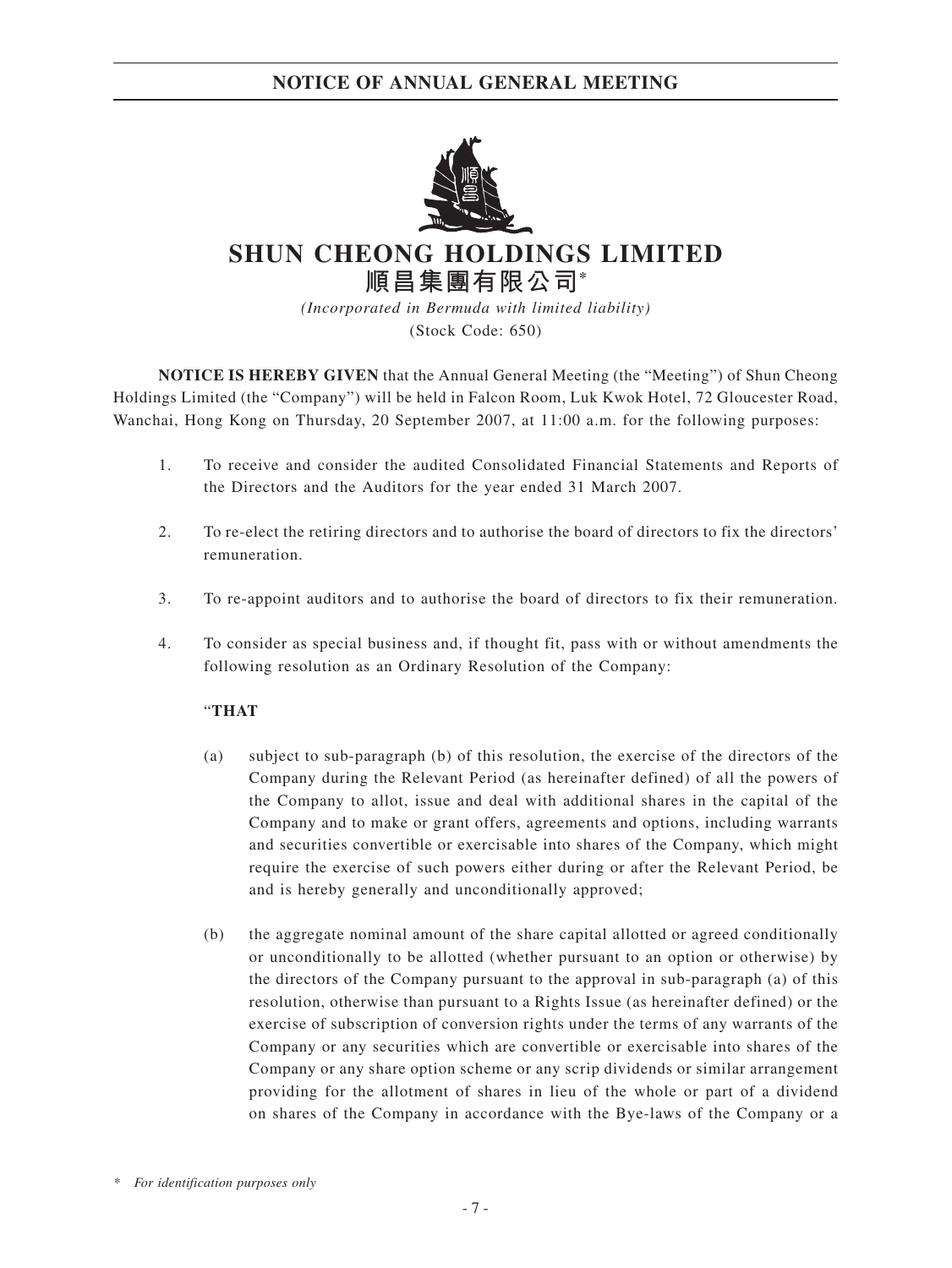## **NOTICE OF ANNUAL GENERAL MEETING**

specific authority granted by the shareholders of the Company in general meeting, shall not exceed 20% of the aggregate nominal amount of the issued share capital of the Company on the date of this resolution and this approval shall be limited accordingly; and

(c) for the purpose of this resolution:

"Relevant Period" means the period from the passing of the resolution until whichever is the earliest of:

- (i) the conclusion of the next annual general meeting of the Company;
- (ii) the expiration of the period within which the next annual general meeting of the Company is required by the Bye-laws of the Company or any applicable law to be held; and
- (iii) the date on which the authority set out in this resolution is revoked or varied by an ordinary resolution in general meeting.

"Rights Issue" means an offer of shares in the Company, or any offer of warrants, options or other securities giving rights to subscribe for shares in the Company, open for a period fixed by the directors of the Company to holders of shares on the register on a fixed record date in proportion to their then holdings of such shares (subject to such exclusions or other arrangements as the directors of the Company, after making enquiry, may deem necessary or expedient in relation to fractional entitlements or having regard to any restrictions or obligations under the law of, or the requirements of, any recognised regulatory body or any stock exchange in any territory outside Hong Kong)."

> By Order of the Board **Shun Cheong Holdings Limited Ngan Mei Fan** *Company Secretary*

Hong Kong, 27 August 2007